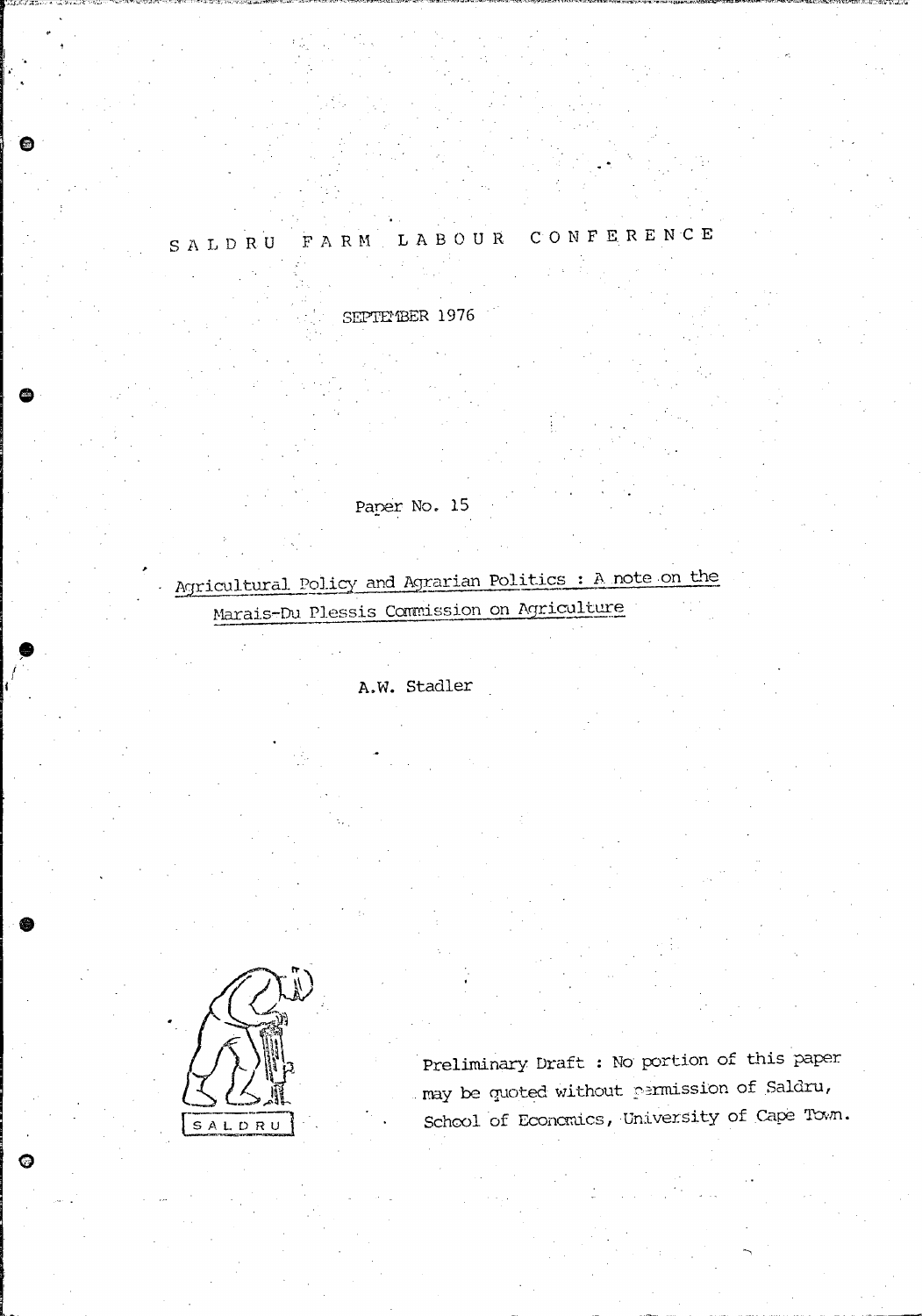AGRICULTURAL POLICY AND AGRARIAN POLITICS: A NOTE ON THE MARAIS-DU PLESSIS COMMISSION ON AGRICULTURE.

This note focuses primarily on the second and third reports of the Commission of Inquiry into Agriculture.<sup>(1)</sup> In it I try to uncover some of the political subtext concealed in the technical language of the report. The commission supported an extremely "reactionary" strategy towards agriculture in that its recommendations are opposed to any form of reform in the white sector in agriculture. As this sector produces about 95 per cent of the gross value of South African agriculture, and because the Commission's reports carried considerable weight among government decision-makers, it has important consequences for South African society.

Where agricultural reform is posited on the recognition of the value of land redistribution, income equalisation and democratic participation as well as matters connected with production, the Commission supports the concentration of control in agriculture in fewer hands, the direction of technical and financial assistance to increasing the productivity of white-owned estates, and the use of agricultural technology to reduce the labour force as far as possible. It exemplifies that form of strategy which focuses, to quote Phillip Raup, "onproduction considerations, in the apparent hope that drastic structural changes can be avoided... $\binom{12}{1}$  That the Commission should neglect to consider land reform is not surprising: the objectives of social justice, political health, and agricultural output expansion "cannot be accomplished without drastic revisions of income distribution, social histarchies, and alignments of political power. (13) Such objectives are inimical with the maintenance of racial privilege and domination, and in particular with the maintenance of a white capitalist oligarchy on the land. Yet it is relevant to raise land reform as an alternative possibility for a programme directed to such ends might resolve many of the acute problems at present endemic in Southern Africa, including the limited development of internal markets, the imbalances in pressures towards industrial growth, the inhibition of a social base for a political democracy and coincidentally the problem of agricultural productivity.

The Commission's recommendations are reasonably clear: support for "economic" farming, including the extension and rationalisation of agricultural credit; discouragement of "uneconomic" farming, including the use of measures like the Stock Reduction Scheme to encourage owners of "uneconomic" units "to offer themselves for employment elsewhere and to withdraw from farming for shorter or

**Contract Contract** 

لانتشاط الأردار فو

 $\label{eq:3} \frac{1}{\sqrt{2}}\left(\frac{1}{\sqrt{2}}\right)^2\left(\frac{1}{\sqrt{2}}\right)^2\left(\frac{1}{\sqrt{2}}\right)^2$ 

ن<br>نوابل په ۱۹۸۳ کال کې

 $2/\ldots$  . The set of  $\alpha$ 

 $\left\langle \sigma_{\rm{eff}} \right\rangle$  and

Julian Professional August 2018

计子 化加工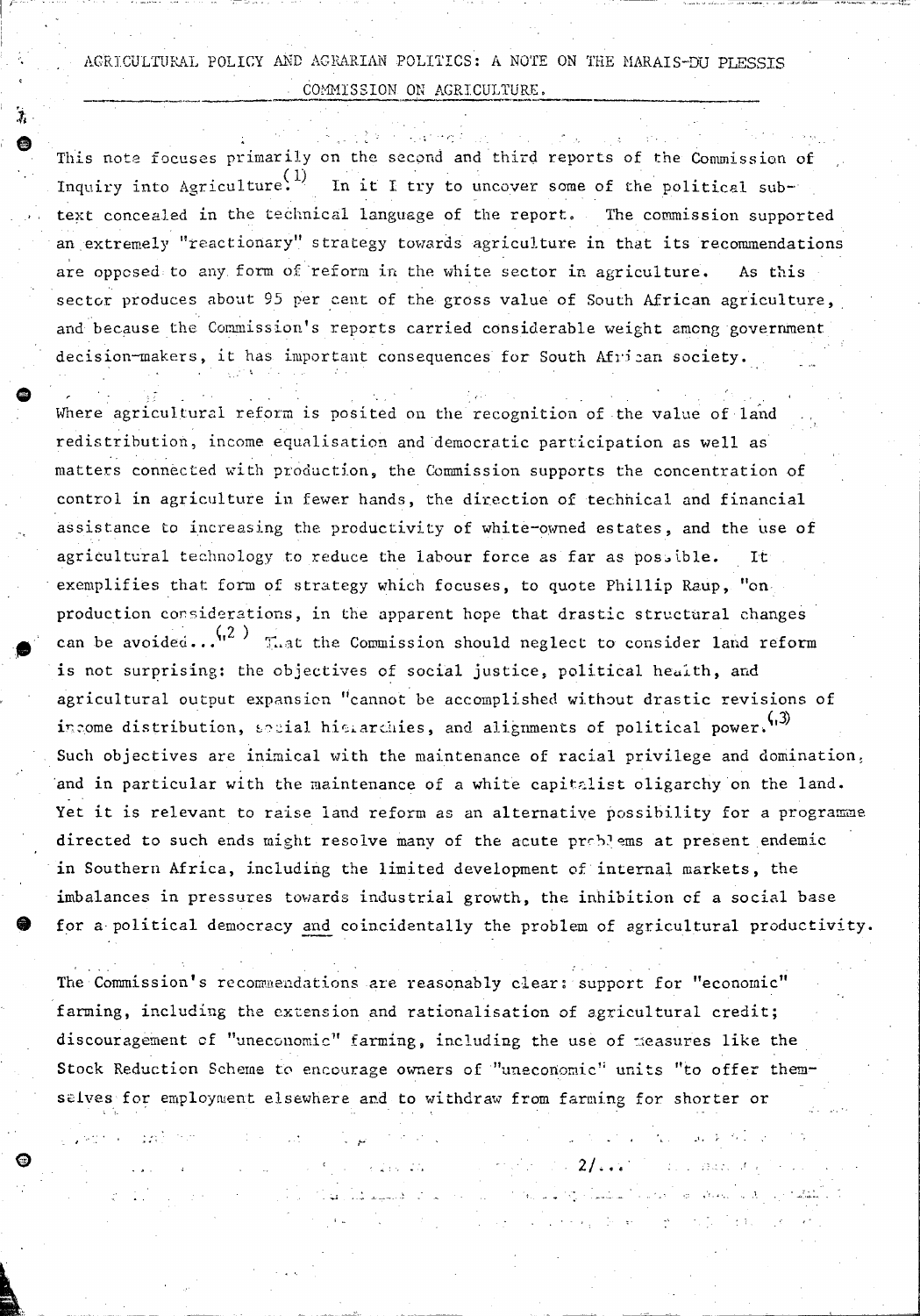longer periods,  $\binom{(4)}{4}$  and technical support for agriculture. Two limits were established to this process of eliminating "uneconomic" agriculture. The first was a series of recommendations aimed at discouraging the entry of commercial companies into agricultural production where this upset local agricultural interests. The second was a recommendation to assist "deserving" cases to become economically viable. Neither would, however, seem to blunt the central thrust of the Commission's The first would have the effect of protecting local interests recommendations. against competition which might force even "economic" farmers out of the industry. Support for "deserving cases" might take several forms, including enabling a farmer to consolidate sufficient land to establish an "economic" unit. It would seem to be directed to taking some of the political sting out of the strategy recommended in agriculture, and especially to provide a base for the patron-client relationships which are one element of rural politics.

The Commission's committment to eliminating "uneconomic" farming reflected in some degree a change in official thinking about the position of whites in agriculture, though this can be seen in earlier measures as well. For instance, the parliamentary debate on the Agricultural Credit Act of 1966 reflected a desire among legislators to eliminate the belief in some quarters that state assistance was a form of outdoor relief.  $(6)$ 

Ten years earlier,

 $3/\ldots$ 

the Commission of Inquiry into European Occupancy of the Rural Areas, while recognising that many white farmers might be pushed off the land was of the opinion that "if the platteland could retain the number of Whites at present residing there and if they could be assisted to establish themselves on a firm. basis, this danger('Bantu predominance') could be averted to some extent, provided the number of non-Whites on farms owned by Whites could be reduced. This Commission seems to have aimed at maintaining a white yeomanry - a "sound, energetic and independent farmer-class<sup>" (8)</sup> sustained by "technical aid and guidance" rather than dependent on government hand-outs. The Marais-Du Plessis Commission shared the view that white farmers should become independent, but clearly accepted that such an objective could only be secured by reducing the number of farmers. Unlike the earlier commission, it did not baulk from encouraging "uneconomic" farmers to leave agricultures. This change in official thinking reflected a considerable shift in policy, and probably reflected a shift both in the balance of forces in the dominant political class towards urban and industrial interests, and also within agriculture towards bigger farmers. The change in official thinking raised a political problem of some proportions which both the United Party and the Herstigte Nasionale Party sought to exploit.  $(9)$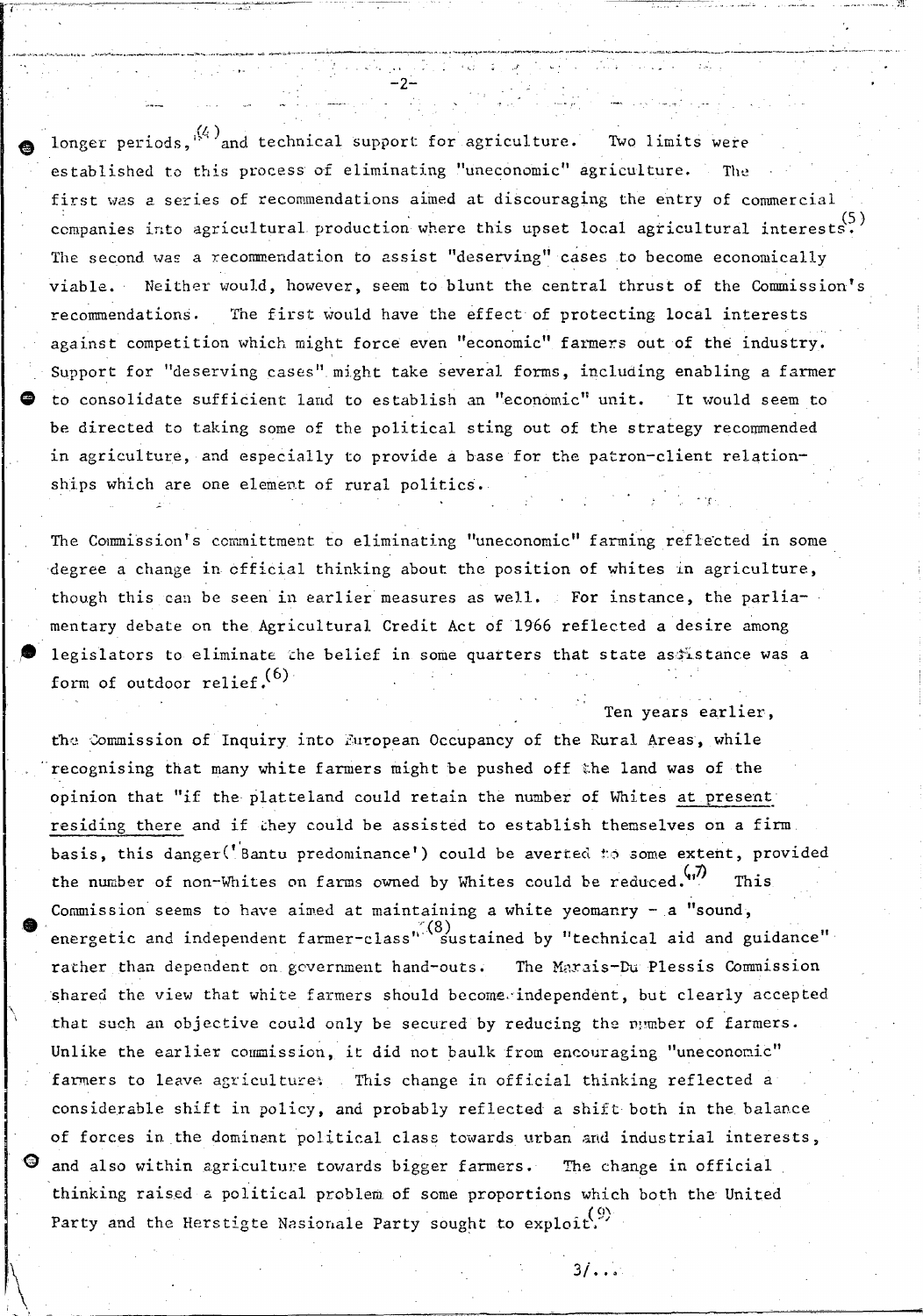(The HNP was established only a year before the Commission reported, but of course the faction on which it was built had been in existence for nearly a decade, and its roots lay deep in that strand in Afrikaner populist sentiment which asserted the interests of the "little" men of agriculture and industry.) with a following the result of a service of the second of the mass.

One of the arguments which the Commission developed to support its recommendations for a rationalisation in agriculture and a reduction in the number of whites on the land was that wide income disparities had developed. The commission saw a reduction in the rural population as a solution to this problem. South African governments have long been nervous of class divisions among whites precipitating political conflicts. The commission seems to have adopted as an explicit strategy what has long been a more on less "natural" consequence of the workings of the market - the elimination of the weaker elements in white rural society. The encouragement through the use of the carrot rather than the stick of lower-class whites to migrate out of agriculture may be seen as a device maintaining the hegemony of a class of capitalist farmers. Wealth is extraordinarily highly concentrated in this class. The 1966 report of the Secretary of the Inland Revenue Department revealed that only 0.5 per cent of incomes subject to income tax gained in agriculture exceeded R17,999 per annum - but that this group enjoyed nearly 4 per cent of incomes from agriculture. Individuals with incomes over R7,000 per annum constituted 6.66 per cent of persons assessed, and gained 28.07 Just under 80 per cent of individuals assessed received per cent of incomes. under  $R3800 - 43.96$  per cent of incomes. The bottom half had incomes under R1600 and 15 per cent of all incomes. (These calculations are based on taxable incomes i.e. after losses had been deducted from incomes. In the case of the top income group, these losses amounted to  $R1,460,000 - 25\%$  of gross incomes.) Nearly onethird of agricultural and pastoral immovable property (30.1 per cent) and of rural immovable property (30.3 per cent) were concentrated in estates over R100,000, compared with 16.2 per cent of urban immovable property. The connection between the size of farms and their gross sales is also close - farms grossing over R50,000 had an average area of 3,647 morgen. The commission used this statistic as a base for its claim that larger farms were more "economic" than small farms. It might have also drawn the inference that the white agriculture is dominated politically and socially by a very small class of rural capitalists. This pattern of property and income distribution suggests that the class division in white agriculture is deeper even after the elimination of "poor whites" than is suggested by the commission, or indeed by political alignments in rural areas.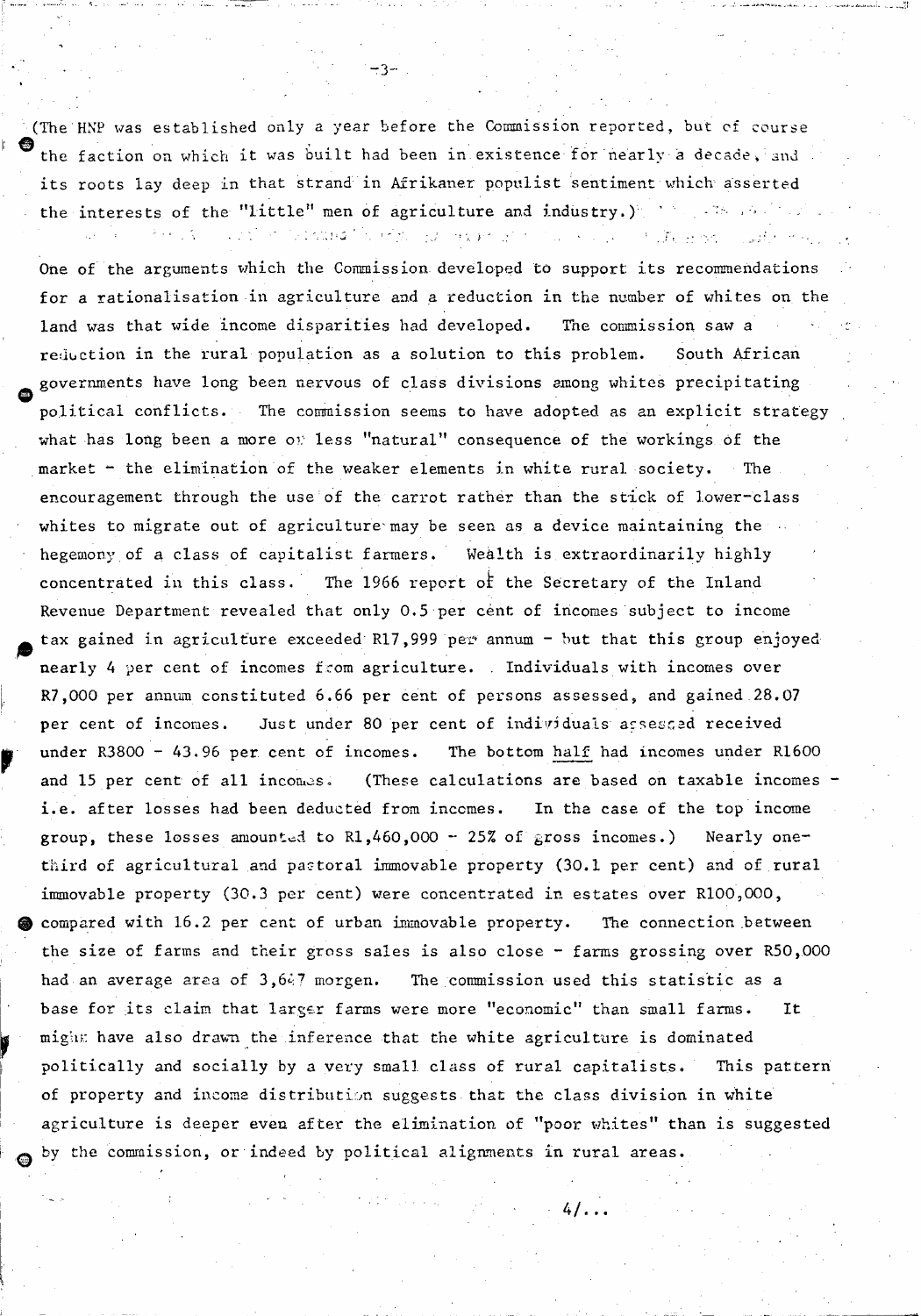In part, the sort of remedy which could be adapted to meeting such political reactions lay at hand in the devices which had been established in previous legislation, and exemplified in the machinery of the Agricultural Credit Act of 1966 which consolidated measures governing agricultural credit. Applications for credit were channeled to the Minister or the Board established under the Act. The avenues to central government are committees in each magisterial district composed of the magistrate and a group of local farmers. These committees probably operate in favour of the kind of policy recommended by the Commission, and would thus secure two complementary objectives: (i) the concentration of effective power over agricultural credit by "economic" farmers, and (ii) the integration of this class into the administration of state policy and the mobilisation of/state into the patron-client relationships between rich and poor farmers. It would obviously require some research into the recommendations of these committees to substantiate these points and to  $discover$  the emphasis given to policy in particular areas, but it is likely that administrative procedures such as these provide the cement in an alliance between "economic" farmers and the state which at the same time are likely to reduce the possibility that reactions from disadvantaged groups might become bases for opposition parties.

 $\label{eq:G1} \text{GME}(\mathcal{L}_\infty) = \frac{1}{2} \sum_{i=1}^n \mathcal{L}_\infty \left[ \frac{1}{2} \sum_{i=1}^n \mathcal{L}_\infty \left( \frac{1}{2} \sum_{i=1}^n \mathcal{L}_\infty \right) \mathcal{L}_\infty \right].$  $(10)$ More broadly, the recommendations of the Commission indicate that Merle Lipton is probably right in suggesting that "white" agriculture has declined in political power relative to some other groups, but the link between the state and the most powerful elements in agriculture remain very close; indeed the administration of agricultural matters is probably firmly lodged in the hands of the agrarian upper class. The strength of such a class can only be enhanced by disarming criticism of the agricultural sector by the suggestion that it is "eneconomic" farmers who are a greater drain on social resources than "economic" farmers; it may have the additional advantage of legitimising the claims of "economic" farmers both on the resources of "uneconomic" farmers and on other social resources.

It is very difficult to assess the claims which are made by the Commission that the difficulties of white-dominated egriculture may be attributed to the presence of "uneconomic" (i.e. unprofitable) farming. State support for agriculture through price support systems, marketing, labour-supplying and other machinery, is so integral to white agriculture that a case could probably be made for distinguishing "economic" farming from "uneconomic" farming in terms which emphasise the success of the former in gaining access to controls within the political support system as well as the managerial skills and personal qualities which the Commission emphasises.

 $5/4$ ..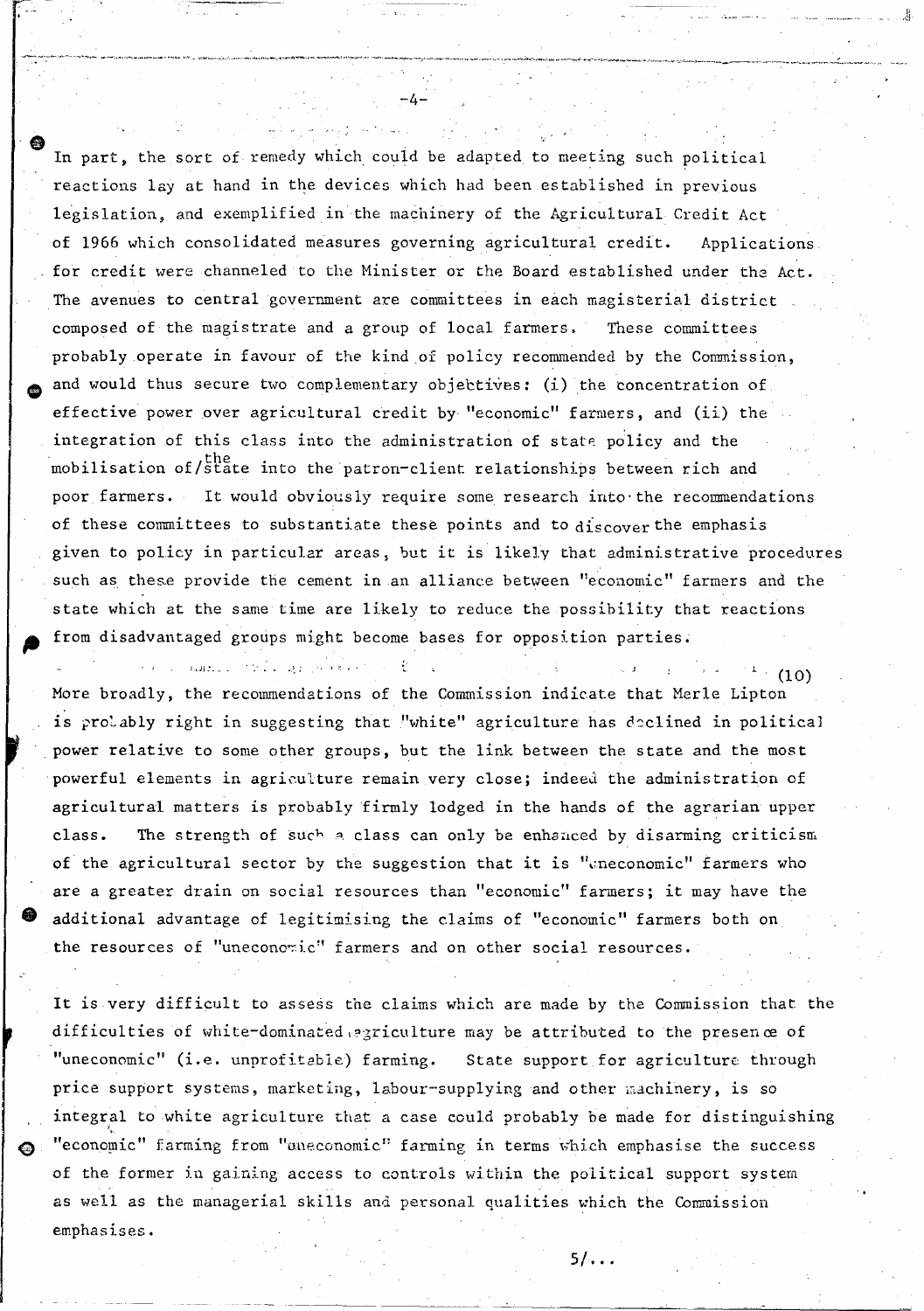It is likely that this support system operates in favour of "economic" farmers, particularly access to credit facilities. It is frequently the case that the poorest farmers are unable to take advantage of state assistance in developing resources because they do not possess the requisite capital to qualify for such assistance. Thus it is a little ingenuous on the part of the Commission to assume that it is the "uneconomic" farmers who constitute the most important claimant on social resources, It would seem that the essential prerequisite for diagnosing the weak areas in' agriculture is the development of some notion of the social costs of particular agricultural sectors and regions, and even individual units which could be balanced against the social benefits accruing not only to the individual farmer, but also to agricultural labour, consumers, industry and government, including housing, health and other authorities. It is only on the basis of such an inventory, based on criteria other than profitability, that an adequate strategy could be based.

-5-

It is also important to look beyond the apparent benefits of export-oriented agricultural sectors, as this frequently obstructs possibilities of development in the weaker sectors of agriculture (in South Africa, the peasant sector). More important, some estimation is required of alternatives to the estate system in agriculture which the commission assumes without argument should be maintained. It is so widely accepted in analyses of agricultare that long term benefits can be secured from land redistribution that it is interesting that the Commission did not even review the land reform literature. Given that no programme of land reform is at present on the agenda does it really matter whether or not an already oligarchical land-owning class is further entrenched? Merle Lipton has argued that "advanced capitalisin" (i .e. favouring the rise of skill-intensive labour and the expansion of the internal market) in both industry and agriculture seem to be the major pressure both for dislocation and for reform of the feudal, serf-like conditions of agricultural workers in South Africa" $(10)$  and that "efficient, profitably-run farms could well co-exist with, and even derive advantages from, the reformist option." $(11)$  Moreoever, would not a strategy of eliminating "uneconomic" farming eliminate also the most reactionary political force in the South African electorate?

The real point, surely, is that a white-dominated agriculture, whether highly productive or not, whether constituting around 100,000 units as at present, or about two-thirds of that number are equally likely to maintain policies which require a reactionary political force to prop them up. It is not the size of this community, nor the extent of its wealth or its productivity per se which constitute the problem, but its existence as an oligarchy controlling a major resource through its intimate relationship with the state (stitched together at

 $\frac{2}{\sqrt{2}}$  ,  $\frac{2}{\sqrt{2}}$  ,  $\frac{2}{\sqrt{2}}$  ,  $\frac{2}{\sqrt{2}}$  ,  $\frac{2}{\sqrt{2}}$  ,  $\frac{2}{\sqrt{2}}$  ,  $\frac{2}{\sqrt{2}}$  ,  $\frac{2}{\sqrt{2}}$  ,  $\frac{2}{\sqrt{2}}$  ,  $\frac{2}{\sqrt{2}}$  ,  $\frac{2}{\sqrt{2}}$  ,  $\frac{2}{\sqrt{2}}$  ,  $\frac{2}{\sqrt{2}}$  ,  $\frac{2}{\sqrt{2}}$  ,  $\frac{2}{\sqrt{2}}$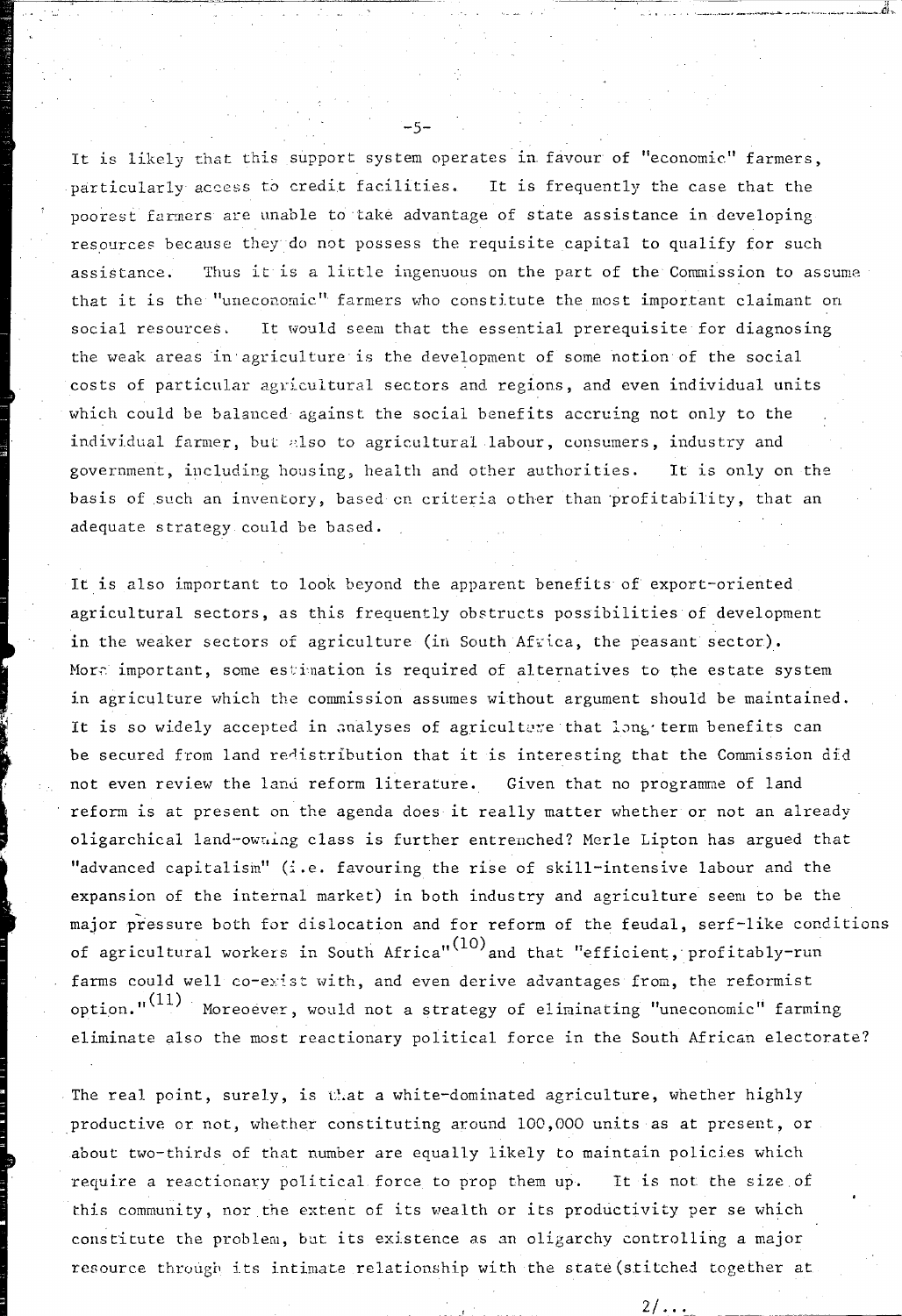many levels of government) which constitutes the central problem. The elimination of the lower strata in white agriculture is not likely to weaken, but to consolidate the political links between the commanding heights of the rural economy, the State and the dominant interests in other sectors. The encouragement of a better-trained labour force on the land might lead to increased wages and greater productivity, but, in combination with an emphasis on labour-saving technology and the lack of effective bargaining power on the part of agricultural workers (with the roots of this weakness in the absence of universal political rights), such a development is likely to encourage sharp stratification in rural society, and the direction of the population thus rendered superfluous into industrial employment. It is not clear whether industry has the capacity to absorb such displaced groups adequately, or that even if it did, such a resolution to South Africa's agrarian problems would be the optimal one.

More broadly, there is a fallacy in regarding agriculture as an activity comparable to industry which can take advantage of economies of scale, specialisation of function, etc. The weaknesses which have emerged in Soviet agriculture have been attributed to the attempt to model agricultural production on industrial lines. It is possible that the problem of land-extensive and capital-intensive agriculture under private ownership has generated similar problems in South Africa.

A.W. Stadler Department of Political Studies University of the Witwatersrand Johannesburg.